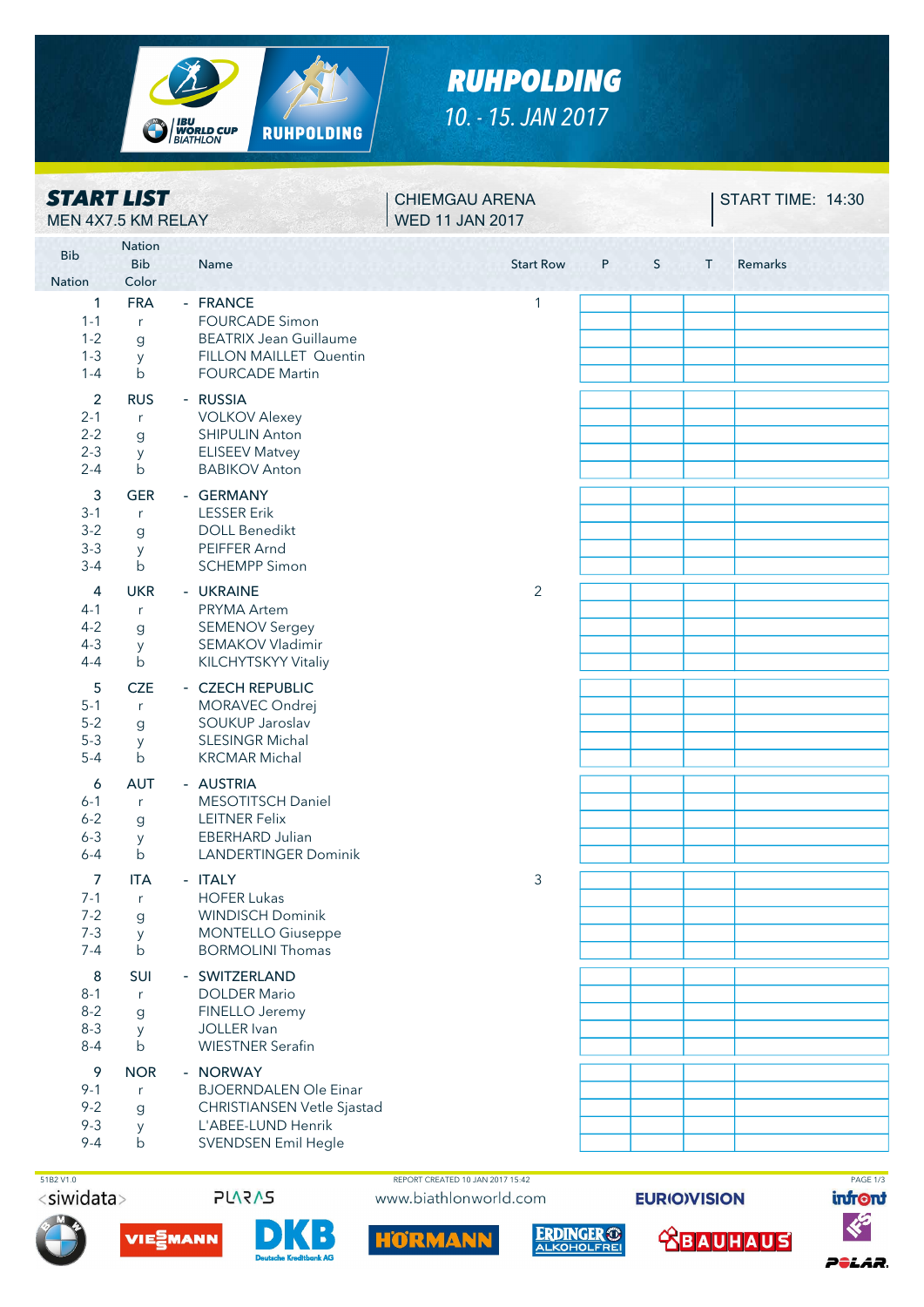

MEN 4X7.5 KM RELAY WED 11 JAN 2017

*START LIST*

## *RUHPOLDING 10. - 15. JAN 2017*

**CHIEMGAU ARENA** 

**Rih** Nation Bib Name Start Row P S T Remarks Nation Color 10 CAN - CANADA 4 10-1 r GOW Christian 10-2 g GOW Scott 10-3 y DAVIES Macx 10-4 b GREEN Brendan 11 **BUL**  BULGARIA 11-1 <sup>r</sup> ANEV Krasimir 11-2 g SINAPOV Anton 11-3 v GERDZHIKOV Dimitar 11-4 b ILIEV Vladimir 12 SLO - SLOVENIA 12-1 <sup>r</sup> DOVZAN Miha 12-2 g BAUER Klemen 12-3 y TRSAN Rok 12-4 b OBLAK Lenart 13 KAZ - KAZAKHSTAN 5 13-1 <sup>r</sup> SAVITSKIY Yan 13-2 g PANTOV Anton 13-3 y BRAUN Maxim 13-4 b VITENKO Vladislav 14 SVK - SLOVAKIA 14-1 <sup>r</sup> KAZAR Matej 14-2 g HASILLA Tomas 14-3 y SIMA Michal 14-4 b OTCENAS Martin 15 EST - ESTONIA 15-1 <sup>r</sup> ZAHKNA Rene 15-2 g LESSING Roland 15-3 y ERMITS Kalev 15-4 b KOIV Kauri 16 ROU - ROMANIA 6 16-1 <sup>r</sup> BUTA George 16-2 g UNGUREANU Marius 16-3 y PUCHIANU Cornel 16-4 b FAUR Remus 17 FIN - FINLAND 17-1 <sup>r</sup> GRONMAN Tuomas 17-2 g HIIDENSALO Olli<br>17-3 v ORPANA Sami y ORPANA Sami 17-4 b INVENIUS Tuukka 18 LTU - LITHUANIA 18-1 <sup>r</sup> KAUKENAS Tomas 18-2 g STROLIA Vytautas 18-3 y DOMBROVSKI Karol

<siwidata>



18-4 b SUSLAVICIUS Rokas

 51B2 V1.0 REPORT CREATED 10 JAN 2017 15:42 PAGE 2/3www.biathlonworld.com

HORMA

**ERDINGER ®** 

**EURIO)VISION** 

**CBAUHAUS** 

**START TIME: 14:30**